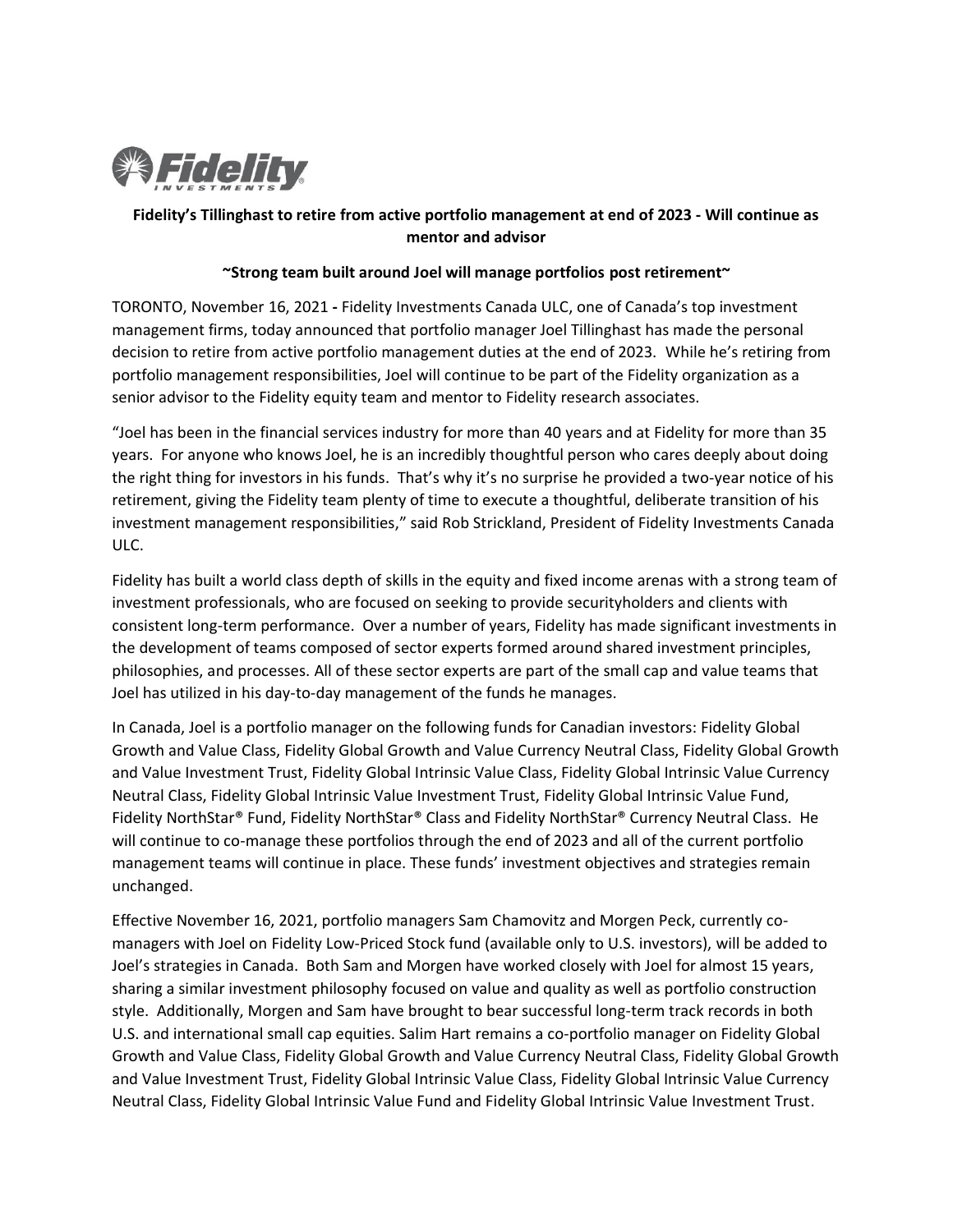"Joel's investing prowess and acumen are evident to all and on behalf of Fidelity Investments Canada and all the investors in his funds, we thank him for his continued service and strong performance," said Strickland.

## **Sam Chamovitz - Bio**

Sam Chamovitz is an experienced portfolio manager and has been in the investments industry since 2002. He currently manages Fidelity International Small Cap Fund and Fidelity Advisor International Small Cap Fund (available only to U.S. investors). Sam has also been co-manager of Fidelity Low-Priced Stock Fund (available only to U.S. investors) since April 2017. Prior to assuming his current position on Fidelity International Small Cap Fund in February 2014, Sam was a small cap international analyst covering the industrials sector. Previously, he worked as a research analyst covering health care, real estate, and technology. During this time, he focused on non-U.S. small cap stocks.

Before joining Fidelity in 2007, Sam held various roles at Putnam Investments, including equity analyst, assistant vice president of All Cap Growth, assistant vice president of Global Equity Research, and investment associate.

### **Morgen Peck - Bio**

Morgen Peck has been a co-portfolio manager of Fidelity Low-Priced Stock Fund since 2016. She has also managed Fidelity Stock Selector Small Cap Fund (retail and Advisor classes) and Fidelity Series Small Cap Opportunities Fund (available only to U.S. investors) since 2011. She is an experienced portfolio manager and has been in the investments industry since joining Fidelity in September 2003. Prior to assuming her current position as a portfolio manager, Morgen was a domestic equity analyst at Fidelity covering small cap domestic equities.

# **About Fidelity Investments Canada ULC**

At Fidelity, our mission is to build a better future for Canadian investors and help them stay ahead. We offer investors and institutions a range of innovative and trusted investment portfolios to help them reach their financial and life goals.

As a privately-owned company, our people and world class resources are committed to doing what is right for investors and their long-term success. Our clients have entrusted us with \$205 billion in assets under management (as at November 2, 2021) and they include individuals, financial advisors, pension plans, endowments, foundations and more.

We are proud to provide investors a full range of domestic, international and global equity and incomeoriented mutual funds, ETFs, asset allocation strategies, managed portfolios, sustainable investing products and a high net worth program. Fidelity is available through a number of advice-based distribution channels including financial planners, investment dealers, banks, and insurance companies.

Commissions, trailing commissions, management fees, brokerage fees and expenses may be associated with investments in mutual funds and ETFs. Please read the mutual fund's or ETF's prospectus, which contains detailed investment information, before investing. Mutual funds and ETFs are not guaranteed.